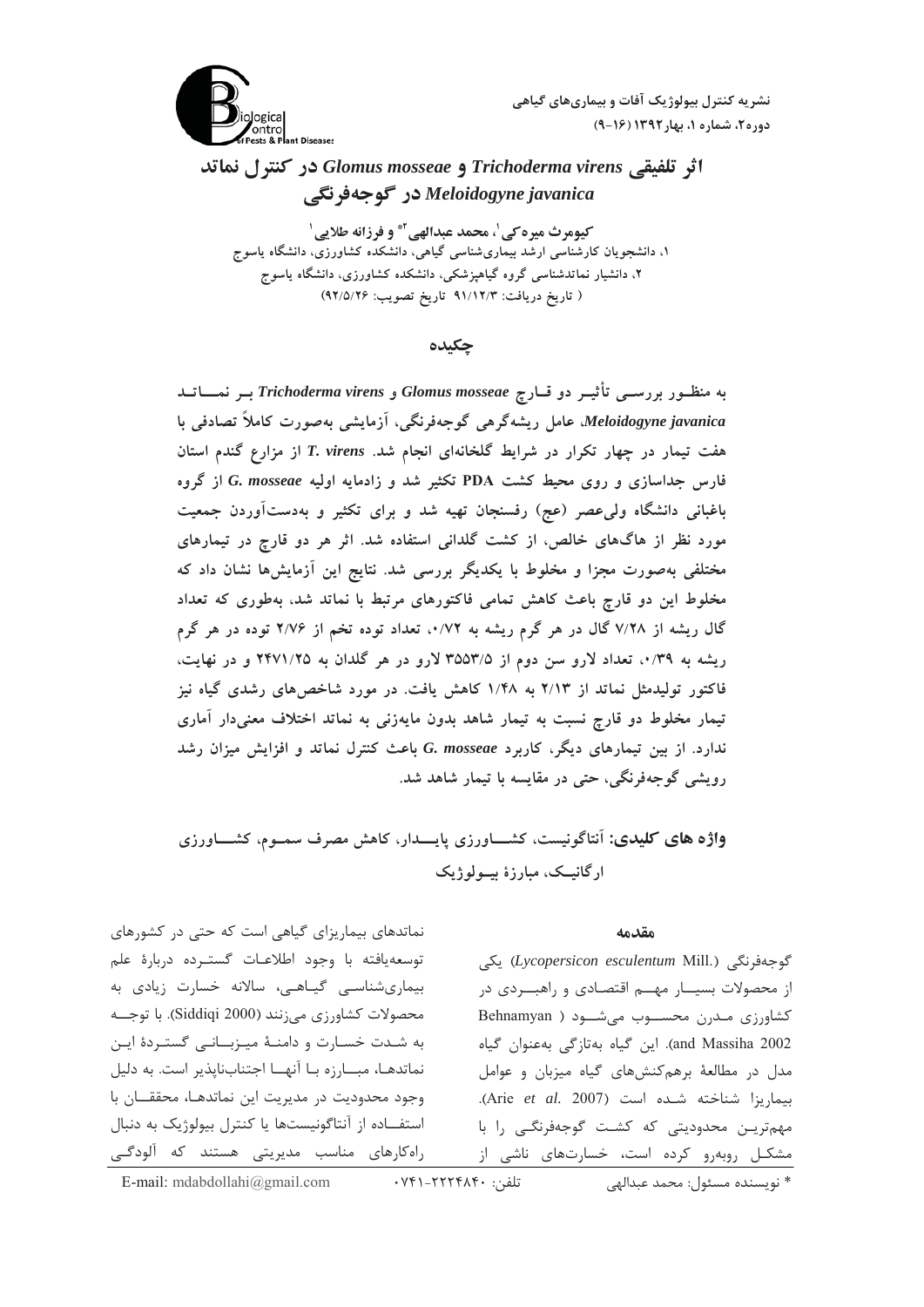زيستمحيطي نيز نداشتـه باشنـد (Jepson 1987). مسئـلهٔ مقـاومت به قـارچ كـشها و آنتىبيوتيكها كه از سال ۱۹۷۴ شروع شده بود، به مشکل جدی تبدیل شده است. در این راستا، مبارزهٔ بیولوژیک با کاربرد قارچهای آنتاگونیست بهعنوان یک پدیده و روشی جدید، دورنمایی جذاب و جالب از خود به جهانیان نشان داده و موجب جلب افکار عمومی شده است.

قارچهای خـاکـزی .*Trichoderma* spp و Glomus .spp از اجزای اصلی میکروفلور خاک هستند و نقش مهمی در تعامل عوامل بیماریزا با گیاه میزبان دارند. گونههای Trichoderma آزادزی هستند که در محیط ریشه، خاک و اندامهای هوایی گیاه در تعامل با میکروار گانیســـمهـــای مختلف دیگر به ســـر میبـــرند. گـونـــههـای این قــــارچ، بـــهخصــــوص T. viride T. virens (Miller, Giddens and Foster) von , Pers. .Arx به دلیل نرخ تولیدمثلی زیاد، توانایی زیاد در استفاده از منابع غذايي مختلف، قدرت بالاي تهاجم عليه عوامل بیماریزا، بهرهگیری از مکانیسمهای آنتاگونیستی مختلف چون رقابت، پارازیتیسم و آنتیبیوز، توانایی در ایجاد تغییر در ریزوسفر، تولید آنزیمهای خارجسلولی نظير آميلوليتيك، پكتوليتيك، پروتئوليتيك، ليپوليتيك، کتینولیتیک و سلولیتیک و همچنین، کارآیی در تحریک رشد و القای مقاومت در گیاهان از عوامل بسیار مهم بیوکنترل تعداد زیادی از عوامل بیماریزا، بهخصوص نماتدهای انگل گیاهی محسوب میشوند. بررسی محققان حاکی از آن است که گونههای این قارچ سبب Chacon et al. ) افزایش رشد گیاهان نیز میشوند 2007). شارون و همکاران نشان دادند که رشد گیاهان گوجهفرنگی تیمارشده با جدایههای T. virens که در خاکهای آلوده به نماتد ریشهگرهی کشت شده بودند، افزایش و گالهای ریشه در مقایسه با شاهد بدون قارچ آنتاگونیست، كاهش یافت (Sharon et al. 2001).

به دلیل اهمیت زیاد همزیستی گونههای Glomus .spp با گیاهان عالی، به نقش آنها در کنترل عوامل بیماریزای خاکزاد و افزایش محصولات کشاورزی توجه زيادي شده است (Powell and Daniel 1988). همزیستی گونههای قارچ .Glomus spp با ریشهٔ گیاه، مي تواند بر فيزيولوژي گياه و تعاملات بيولوژيكي آن در

خاک، وقوع و شـدت بیماریهـای ریشـهای تأثیر بگـذارد. بیشتـر مطالعات نشان دادهاند که این قارچها باعث کاهش بیماریها و علائم ناشی از بیمارگرهای خاكزى مى شوند ( Gianinazzi-Pearson and Gianinazzi 1983). بعضي محققـان نقش اين قـارچهـا را در کنتــرل بیولــوژیک نماتدهای انگل گیاهی بررسی کردهاند (Sanders and Fitter 1992 :Dodd 2000). نشان داده شده است که رقابت، مکانیسم اصلی کنترل نماتدها به کمک گونههای قارچ Glomus است. نماتدها برای رشد و توسعهٔ خود به مواد غذایی تولیدشدهٔ گیاه از طریق فتوسنتز نیاز دارند و از این طریق بهطور مستقیم با گونههای Glomus رقابت می کنند ( Smith and Smith  $. (1981)$ 

Ingham در سال ۱۹۸۸، کاهش خسارت بیماریهای ناشی از عوامل بیماریزای خاکزی را در هفده خاک از سی و دو خاک میکوریزیشده گزارش کرد. خسارت وارده به گیاهان میکوریزی در بیماریهای ریشهای ناشی از نماتدها نسبت به گیاهان غیر میکوریزی کمتر است. علائم ناشی از نماتدها و در بیشتر موارد جمعیت نماتد (تعداد گال، لارو و تخم)، از طريق كلنيزهشدن گياه با قارچهای میکوریز کاهش مییابد. در شرایط طبیعی به دلیل پایینبودن واحدهای تکثیری قارچهای عامل بيوكنتـرل در خــاک، بـه نحــو مطلـوب در كنتــرل بیماری های ریشهای مؤثر نیستند. بنابراین، باید با اضافه کردن این دو آنتاگونیست به خاک جمعیت آنها را افزايش داد (Sharon et al. 2001).

طبق گزارش لی یو، گونههای قارچ Glomus باعث افزایش رشد گیاهچهها، تسریع در گلدهی و افزایش تعداد گل و در نتیجه محصول شده است (Liu 1995). همچنین، باعث کاهش تعداد گالهای نماتد مولد گال ریشه در گوجهفرنگی به میزان شصت و شش درصد شده است و مایهزنی پایههای سیب با این قارچ باعث افزایش وزن ریشه و قسمتهای هوایی گیاه و میزان نيتروژن، فسفر، يتاسيم، سديم و آهن آنها و نيز كاهش تعداد نماتدهای مولد زخم در هر گرم از ریشه شده است .(Pinochet et al. 1993).

با توجه به گستردگی انتشار گونههای مختلف نماتد مولد غدۀ ريشه (Meloidogyne spp.) در ايران و جهان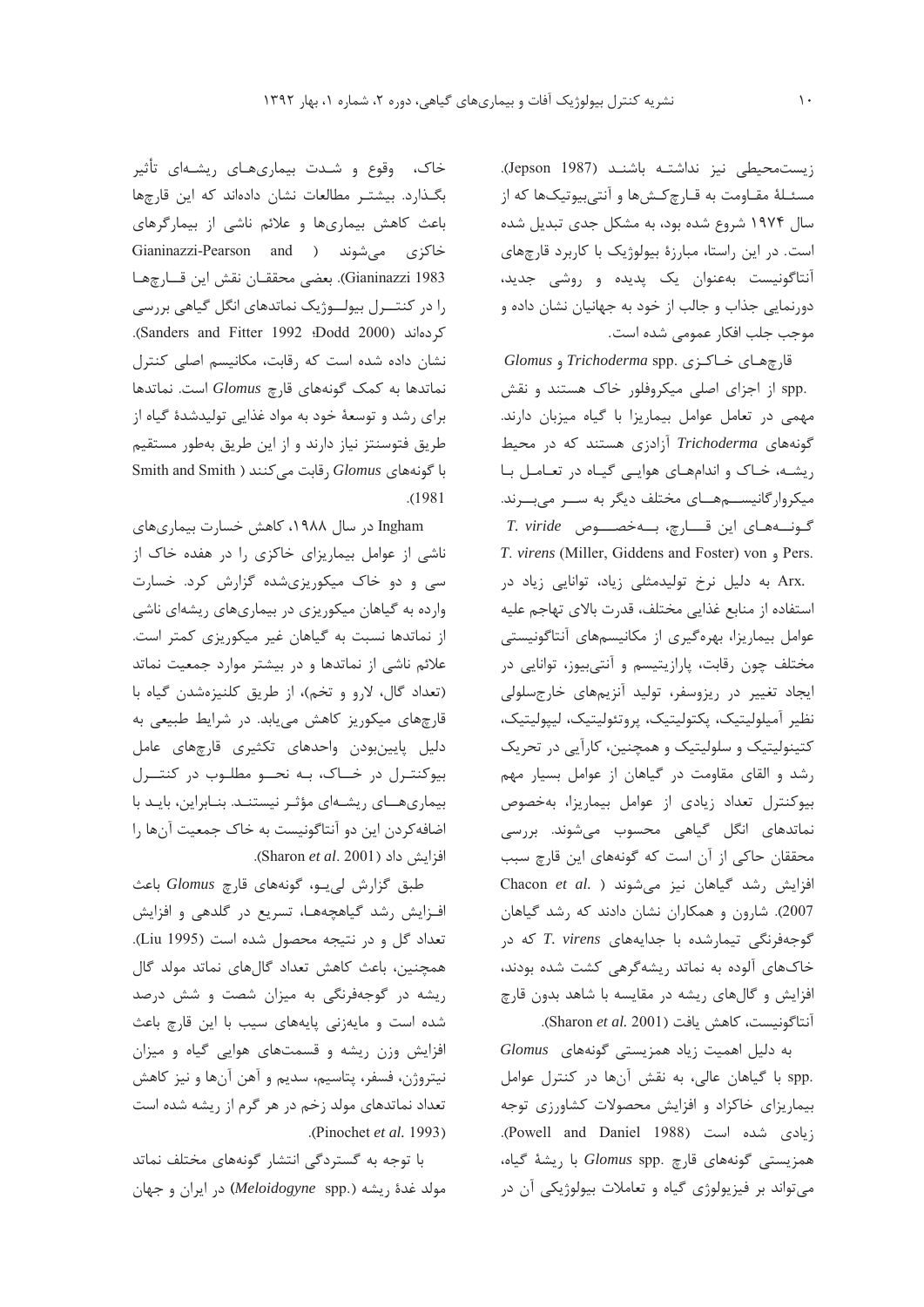و خسارت مستقیم و غیر مستقیم این نماتد به محصول گوجهفرنگی، اهمیت اقتصادی این نماتد در بسیاری از منابع و مجلات علمی کشاورزی مورد تأکید پژوهشگران قرار گرفته است (Lamberti 2000). با این ملاحظات، اجرای یک تحقیـق در راستـای کشـاورزی پایــدار و ارگانیک ضروری است. بدیـن منظور اثر برهمکنشـی دو  $G.$  *mosseae* و G. mosseae براي كنتيرل بيولوژيک نماتد ریشهگرهی در شرایط گلخانهای بررسی شد.

# مواد و روشها

## تهية زادماية نماتد Meloidogyne javanica

یس از نمونهبرداری از ریشههای گوجهفرنگی آلوده به نماتد ریشهگرهی و تهیهٔ تودهٔ تخم منفرد از هر کدام از نمونهها، نماتد روى ريشة گوجهفرنگى رقم كارينا تكثير شد. پس از چند دورۂمتوالی تکثیر،روی٫یشهٔ گوجهفرنگی در شرایط دمایی بیست و پنج الی بیست و هشت درجهٔ سانتیگراد، جمعیت کافی از زادمایهٔ نماتد به دست آمد. استخراج تخم و تهيهٔ لارو سن دوم با روش هوسی و باركر انجام شد (Hussey and Barker 1973). يس از تهیـه ســوسیـانسیــون نماتـد، برای تعییـن غلظت و شمارش تعداد تخم و لارو، با يكنواختكردن سوسپانسیون نماتد، مقدار یک میلیلیتر از سوسپانسیون در پتری شمارش ریخته شد و سپس، با استفاده از بینوکولر تعداد لارو و تخم نماتد شمارش شد. پس از تهيهٔ اسلايد، با استفاده از ميكروسكوپ اوليمپوس مجهز به لولهٔ ترسیم شناسایی گونهٔ نماتد براساس مشخصات ريختشناسي، ريختسنجي، طرح ناحيهٔ پيرامون مخرج نماتد ماده و همچنین، مشخصات لارو سن دوم، انجام شد (Jepson 1987).

### Trichoderma spp. خالص سازی قارچ

برای تهیهٔ زادمایهٔ تریکودرما از خاک مزارع گندم استان فارس نمونهبرداری شد و تعدادی نمونهٔ خاک به وزن هفتصد گرم تـا عمق بيست و پنج سانتى متـرى از محل ریزوسفر گندم تهیه و به آزمایشگاه منتقل شـد. جداسازی جدایهها روی محیط کشت انتخابی دوات انجام شد و با استفاده از محیط کشت WA (آب ـ آگار) و به روش تک اسپور جدایههای خالصسازی شد و در نهایت، با استفاده از محیط PDA (سیبزمینی دکستروز

آگار) تکثیر و در دمای بیست و چهار درجهٔ سانتی گراد نگهداری شدند. به منظور شناسایی و تشخیص جدایهٔ تریکودرمـا، از کلیدهــای شنـاسـایی موجـود استفــاده شــد (Bissett 1969, Rifai 1969). يـس از تهيـــهٔ سوسپانسیون اسپور در آب مقطر، با استفاده از لام گلبولشمار (هموسیتومتر) غلظت ۱۰<sup>۶</sup> اسیور قارچ در ميلے ليتــر آب مقطر تهيـه شـد. زادمــايهٔ اوليـهٔ قـارچ .Glomus spp از گروه باغبانی دانشگاه ولی عصر (عج) رفسنجان تهيه شد. زادمايه شامل قطعات ريز ريشهٔ ذرت حاوي وزيكولها، ريسهها، آربوسكولها و اسيورهاي قارچ مخلوط با شن بود. به منظور تكثير انبوه اين قارچ و بهدستآوردن جمعیت مورد نظر از هاگهای خالص و عاری از بیمارگر، براساس توصیه گاور و آدولیا، از روش کشت گلـدانـی در گلخانه استفـاده شـد ( Gaur and Addholeya 2000). بدين منظور، قارچها در داخل گلدانهای پنج کیلوگرمی با بستری مخلوط از شن و رس با نسبت پنج به یک در مجاورت ریشه ذرت رقم سینگل گراس ۷۰۴ به مدت چهار ماه نگهداری و تکثیر شدند. گلخانه دارای شرایط کنترلشده با دمای روز و شب به ترتیب بیست و هفت و نوزده درجهٔ سانتی گراد و رطوبت نسبی شصت درصد بود. پس از تکثیر، برای حصول اطمینان از جنس و گونهٔ مورد نظر، شناسایی براساس طرح رنگ كلكسيون بين|لمللي قارچهاي ميكوريز وزیکولار آربوسکولار مستقر در دانشگاه ویرجینیای غربی آمريكا انجام شد (Morton 1995). در نهايت، مشخصات گونـه با توصيفـهـاي قارچهـاي ميكوريــز آربوسكــولار مقایسه و شناسایی شـد ( Blaszkowski and .(Tadych 1997

# بررســـی اثر متقـابل T. virens و G. mosseae بر نماتد M.javanica در شرايط گلخانه

در مجموع شش ترکیب تیمـاری در قـالب طـرح کـاملاً تصادفی در چهار تکرار در گلدانهای پلاستیکی یک کیلویی بررسی شدند. تیمارها شامل ۱. گوجهفرنگی تلقيح شده با قارچ C. mosseae ٢. گوجـهفرنگــی تلقيحشده با قارچ T. virens 7. گوجهفرنگي تلقيحشده با نماتد M. javanica ۴. گوجهفرنگی تلقیحشده با قارچ G. mosseae و نماتد M. javanica و M. گوجهفرنگی .۶ M. javanica و نماتد P. virens ۶ M. javanica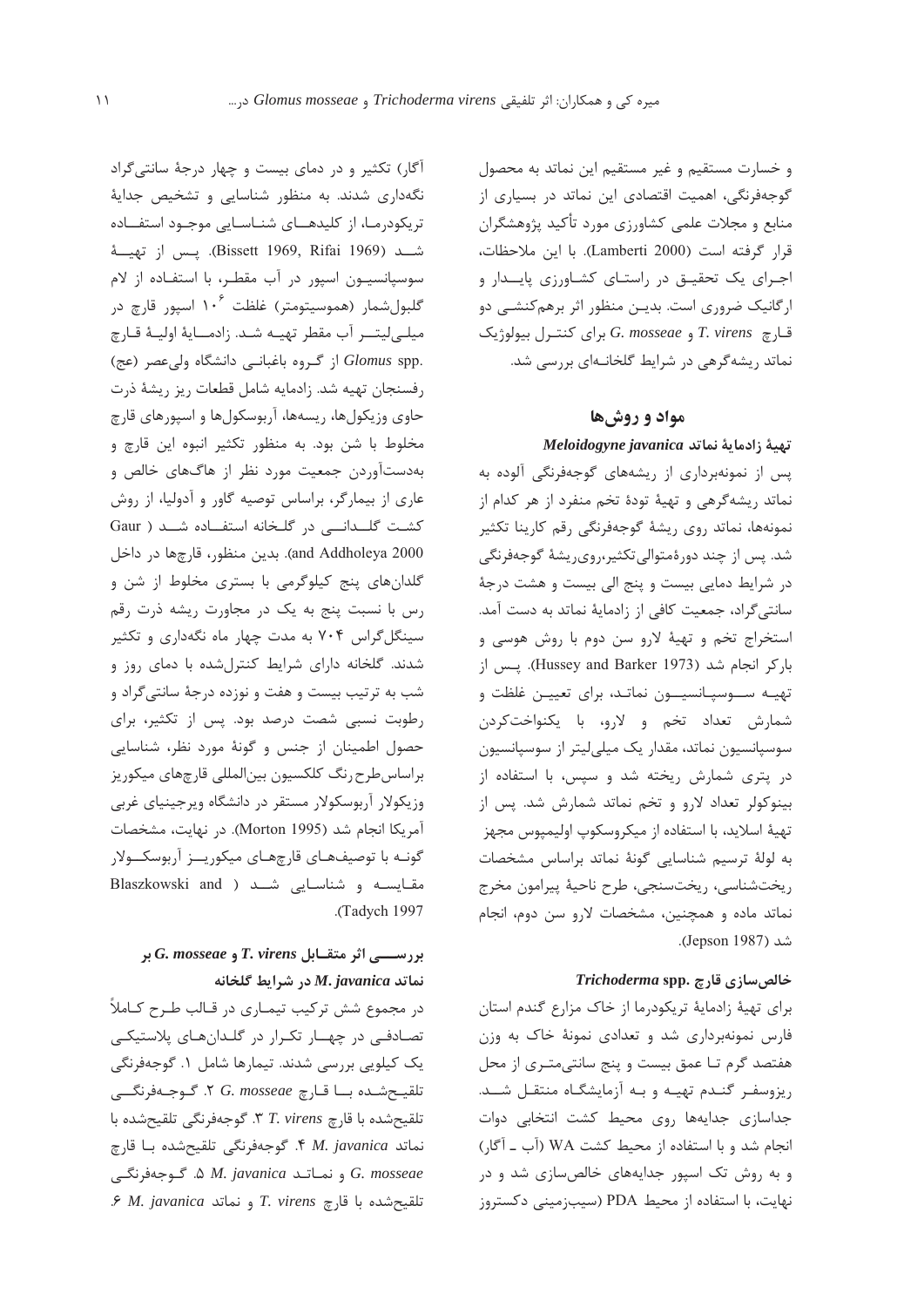دمای بیست و شش درجهٔ سانتی گراد بیست میلی متر، اسپورزایی بهصورت پراکنده و تمامی محیط را فرا گرفت. رنگ پرگنه در قسمت تحتانی بی رنگ تا زرد کمرنگ و رنگ روی پرگنه زرد مایل به سبزآبی بود. روی ریسههای خوابیده کلامیدوسپورهای زرد کمرنگ تا بی رنگ بهصورت انتهایی یا میانی و به شکل بیضوی و منفرد به اندازهٔ ۹-۱۲×۱۲-۶ میکرومتر ایجاد شد. کنیدیوفورها منشعب، دارای سطحی صاف و بی رنگ بود و فیالیدهای آمپولی شکل بهصورت سهتایی تا ششتایی در انتها ایجاد مے شد.

# صفــــات رويشـــــى گوجــــــهفرنگى آلـــوده به نماتد **ريشەگر**ھى

نتسايج تجسزيهٔ واريانس صفـات رويشي ســـاقــه و ريشــه مربـوط بـه گوجــــهفرنگى آلــــودهشــــده بـــه نماتــد ریشــهگرهــی M. javanica کــه با قارچهای T. virens و G. mosseae تيمـار شـدنـــد، نشـان میدهـــد که اثر تلقیح تیمارها برای تمامی صفات مورد بررسی در سطح یک درصد معنیدار است (جدول ۱).

همان گونه که در جـدول مقایسهٔ میانگیـن صفـات رویشی (جدول ۲) مشاهده میشود، بیشترین اثر در G. mosseae + T. virens + M. javanica تيمارهاي و كمترين تأثير در G. mosseae +M. javanica تیمار T. virens + M. javanica مشاهده میشود. در تیمارهای تلقیحنشده با نماتد ریشهگرهی، نه تنها تیمار در مقـايســه بـا تيمـار T. virens تـأثيـر C. mosseae بیشتری روی صفات رویشی گوجهفرنگی داشته است، بلكه تيمار T. virens باعث كاهش شاخص هاى رشدى گیاه در مقایسه با شاهد نیز شده است. البته گونهها و جدایههای تریکودرما اثرات متفاوتی بر رشد گیاه دارند. در برخی منابع تولید بیش از حد برخی فاکتورهای محرک مثل اکسین و ترکیبات مشابه توسط برخی Vinale et al. ) كونهها بهعنوان مختل كنندة رشد كياه 2008a, 2008b) ذكر شــده و همچنيـن، نقـش بیماریزایی نـژادی از T. viride در گیـاهچههای خیار، فلفل و گوجهفرنگی به اثبات رسیده است ( Menzies 1993). در تیمارهای تلقیحشده با نماتـد نیـز وضعیـت T. viride مشاهده شد، بهطوری که کاربرد 6. mosseae و G. mosseae و G. mosseae و r. virens و نماتـد Y M. javanica الشاهد بود. بـذور گوجهفرنگی رقم حساس كارينا به مدت يک دقيقه با محلول هييوكلريت سديم ينج درصد ضدعفوني سطحى شدند و پس از شستوشو با آب مقطر، در بستر کشت مناسب با مخلوط ماسه، خاک برگ، خاک مزرعه استریل (۱:۱:۱ حجمی) در لیوانهای نشا کشت داده شدند. در مرحلهٔ شش برگی، گیاهچهها با سوسپانسیون اسپور قارچ T. virens با غلظت ۱۰<sup>۶</sup> اسیور در میلی *ل*یتر آب مقطر قارچ به مدت پنج دقیقه مایه;نی شدند ( Sharon et al. 2001). سه روز پس از مايهزني ريشهها با اسپور قارچ T. virens و انتقال نشاها به گلدانها، با ایجاد سه سوراخ در اطراف طوقهٔ هر گیاهچه تعداد دو هزار لارو  $\mu$ در مجاورت ریشه مایهزنی M. javanica مر شدند (Hussey and Barker 1973). به منظور مايهزني  $G.$  mosseae تیمارهای G. mosseae تیمارهای برای تهیهٔ نشا، مقدار پنجاه گرم از زادمایه اسپور قارچ در اطراف بذور در داخل لیوان نشا ریخته شد. شرایط محیطی گلخانــه در طـول دورهٔ نگـهداری گلدانها شامل دامنهٔ دمایی ۲۶±۲ درجهٔ سانتی گراد، رطوبت نسبی شصت درصد، دورهٔ نوردهی شانزده ساعت در روز و دور آبیاری چهل و هشت ساعت بود. هشت هفته پس از تلقیح نماتد به بوتهها، تیمارها بررسی شدند و شاخصهایی از قبیل تعداد گره روی ریشه، تعداد کیسهٔ تخم و تعداد لارو سن دوم در خاک و همچنین، شاخص تولیدمثل محاسبه شد. ویژگی های رویشی گیاه شامل طول اندام هوایی، طول ریشه، وزن تر و خشک اندام هوایی و ریشه نیز ارزیابی شدند.

# تجزية آماري دادهها

تجزية دادهها با استفاده از نرمافزار آمـارى SPSS 20، تجزيه واريانس دادههـا و مقايسة ميانگينهـا با آزمون چنددامنهای LSD در سطوح یک و پنج درصد انجام شد.

### نتايج و بحث

T. virens .Trichoderma حداشده T. virens .Trichoderma شد. رشد پرگنه این قارچ در محیط کشت PDA در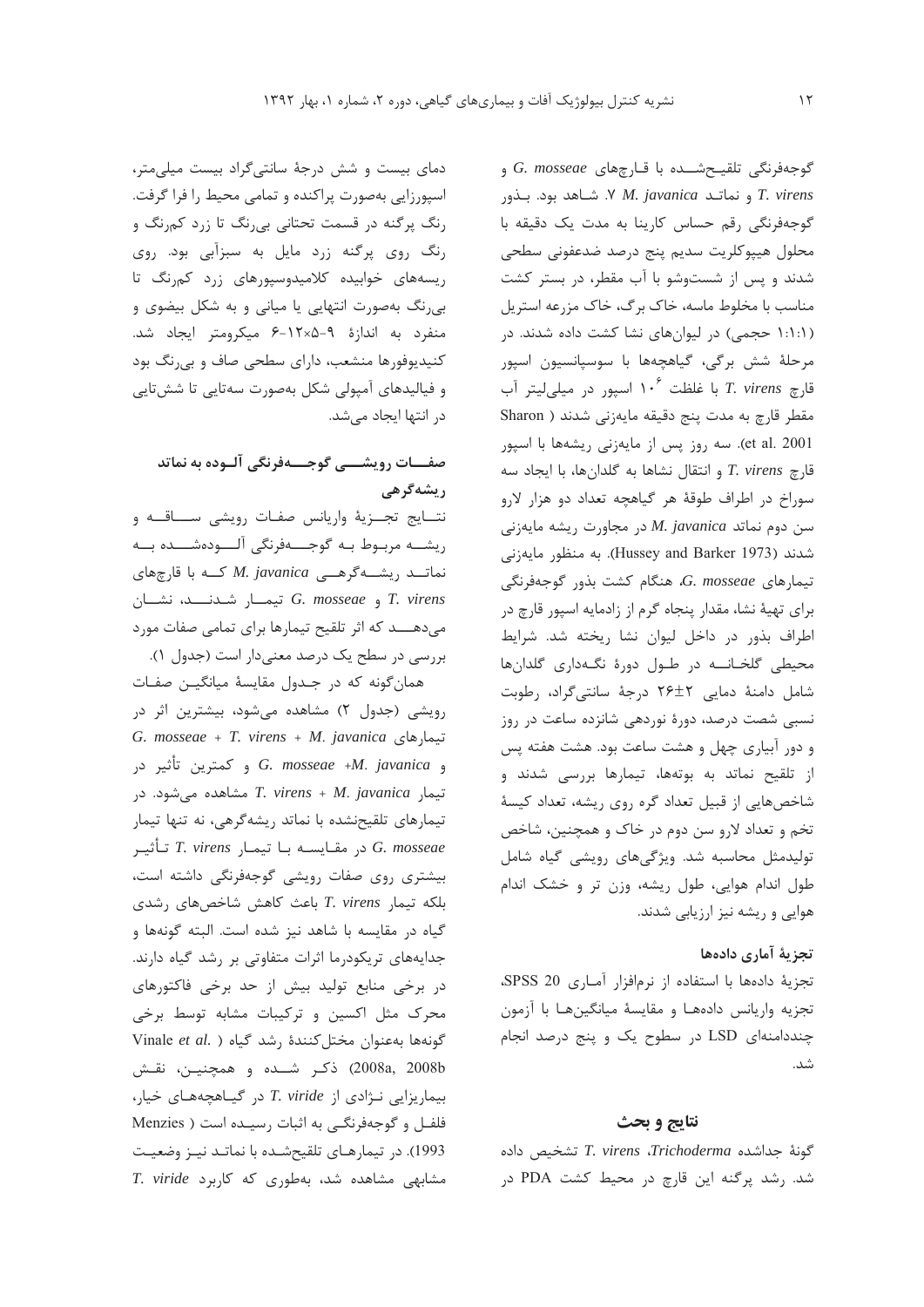موجب افت شاخصهای رشدی گیاه در مقایسه با تیمار تلقیحشده با نماتد شد که این موضوع با نتایج میر و همکاران همخوانی دارد (Meyer et al. 2001). در آزمایش های ایشان نیز تمامی شاخص های رویشی گیاه

با تلقیح عامل بیوکنترل کاهش یافت. برخی گونههای تریکودرما بر شاخصهای رشدی گیاه آلوده به نماتد اثر مثبت داشتهاند.

جدول ۱. تجزيهٔ واريانس صفات رويشي گوجهفرنگـي آلودهشده به نماتد ريشهگرهي M. javanica تيمارشـده با قـارچهـاي G. mosseae <sub>9</sub> T.virens

|                                     |                        | ميانگين مربعات |              |                   |             |                          | منابع تغيير          |  |
|-------------------------------------|------------------------|----------------|--------------|-------------------|-------------|--------------------------|----------------------|--|
| وزن خشک ریشه                        | وزن تر ریشه            | طول ريشه       | وزن خشک ساقه | وزن تر ساقه       | طول ساقه    | درجه آزادى               |                      |  |
| $\cdot$ / $\cdot$ $\wedge$ $\wedge$ | $\cdot$ $\overline{X}$ | <b>TTIOV</b>   | .7858        | $F/\Delta\Lambda$ | FQ/FY       |                          | تيمار                |  |
| $\cdot$ $\cdot$ $\cdot$             | .7.7A                  | .17YY          | .1.19        | .1189             | 1/TT        | ٢٨                       | خطا                  |  |
| Tf/T                                | $T\Upsilon/T$          | <b>TAIT</b>    | YV/F         | ۲۸                | $Y\Delta/Y$ | $\overline{\phantom{a}}$ | درصد ضريب<br>تغييرات |  |

\*\* معنىٰدار در سطح احتمال یک درصد

براساس نتايج تحقيقـات شـارون و همكـاران، T. harzianum موجب افزایش وزن تر و خشک ریشـه گوجهفرنگی آلوده به نماتد مولد غده شده است که افزایش وزن ریشه ناشی از افزایش طول و قطر ریشه است (Sharon et al. 2001). ويندهـام و همكاران نيز نتــايــج مشــابهي در ذرت آلـــوده بــه arenaria بــهدست آوردهاند (Windham et al. 1989). با توجـه بـه نتايـج

مقايسهٔ ميانگيــن شــاخصهــاي رشــدي گوجــهفرنگـــي، تیمارهای تلقیحشده با قارچ G. mosseae، حتى نسبت به تیمار شاهد تلقیحنشده با نماتد دارای رشد بالاتری بودند که با توجه به بهبود شرایط تغذیهای گیاه و  $G.$  mosseae افزايش جذب مواد معدني بهويژه فسفـر با افزایش شرایط رشدی گیاه و تحمل گیاه نسبت به نماتد توجيهشدني است (Jeffries and Barea 2012).

7. مقایسهٔ میانگین فاکتورهای رشدی گوجهفرنگی آلودهشده به نماتد ریشـهگرهی M. javanica تیمارشده با قـارچهـای G. mosseae 9 virens

|                        | ريشه                        |                     |                                             | ساقه           |                                                                  |                                                      |
|------------------------|-----------------------------|---------------------|---------------------------------------------|----------------|------------------------------------------------------------------|------------------------------------------------------|
| وزن خشک (گرم)          | وزن تر (گرم)                | طول (س.م.)          | وزن خشک (گرم)                               | وزن تر (گرم)   | طول (س.م.)                                                       | تيمارها                                              |
| $\cdot$ /۴۳ cd         | $\gamma/\gamma$ ۹ $b$       | 17/2A b             | $\tau$ / $\tau$ $\vee$ bc                   | $17/2A$ bc     | $f\Delta/\Upsilon$ a                                             | شاهد                                                 |
| $\cdot$ /۳۲ e          | $Y/\cdot \wedge b$          | 1.76b               | $\mathbf{r} \cdot \mathbf{A} \, \mathbf{d}$ | 1.76c          | $\mathbf{r}$ $\mathbf{v}$ $\mathbf{r}$ $\mathbf{o}$ $\mathbf{b}$ | T. virens                                            |
| $\cdot$ / $\Delta r$ b | $\mathbf{r}$ $\mathbf{A}$ a | $\frac{17}{6}$ a    | $\mathbf{r}/\mathbf{9}$ a                   | $17/9 \cdot a$ | ۴۵a                                                              | G. mosseae                                           |
| $\cdot$ /۳ $\vee$ de   | $Y/\lambda b$               | 11/40 b             | $\tau/\tau \Delta$ bcd                      | 11/40 d        | $\mathsf{r}_{\lambda/\lambda}$ b                                 | M. javanica                                          |
| $\cdot$ /۴۳ cd         | $Y/Y$ a                     | 11/97 b             | $\tau/\tau \cdot cd$                        | $11/97$ cd     | $r9/\Delta$ . b                                                  | M. javanica+T. virens                                |
| $\cdot$ /۴۹ bc         | $Y/\lambda \Delta a$        | 17/8A b             | $\frac{1}{2}$                               | $17/fA$ bc     | $YY/N \Delta a$                                                  | M. javanica+G. mosseae                               |
| $\cdot$ /99 a          | $\mathbf{r}/\mathbf{r}$ a   | $177 \cdot a$       | $f/\lambda a$                               | $177 \cdot ab$ | $f\Delta/\Upsilon\Delta$ a                                       | M. javanica+T.<br>$virens$ <sub>+</sub> $G.$ mosseae |
| $\cdot/\lambda$        | .741                        | $\Upsilon/\Upsilon$ | .701                                        | $1/\lambda$    | $\Upsilon/\Upsilon$                                              | LSD $5\%$                                            |
| $\cdot$ /٢١            | $\cdot/\Delta$ .            | $Y/\Delta\Lambda$   | $\cdot$ /۶۱                                 | ٢              | Y/5Y                                                             | LSD $1\%$                                            |

\*تعداد تكرار چهار، حروف مشابه لاتين نشاندهندهٔ نداشتن تفاوت معنىدار بين تيمارها در سطح ۵٪ است.

## صفات توليدمثل نماتد

نتايج تجزية واريانس صفات توليدمثلي نماتد ريشه گرهي M. javanica (جـدول ٣) نشـان مى دهد كـه در بين تیمارها از نظر چهار صفت مهم تولیدمثلی نماتد، یعنی

تعداد گره در ریشه، تعداد کیسهٔ تخم در ریشه، تعداد لارو سن دوم در خاک و فاکتور تولیدمثل نماتد، در سطح یک درصد اختلاف معنیدار آماری وجود دارد. با توجه به جدول مقايسهٔ ميانگين صفات مربوط به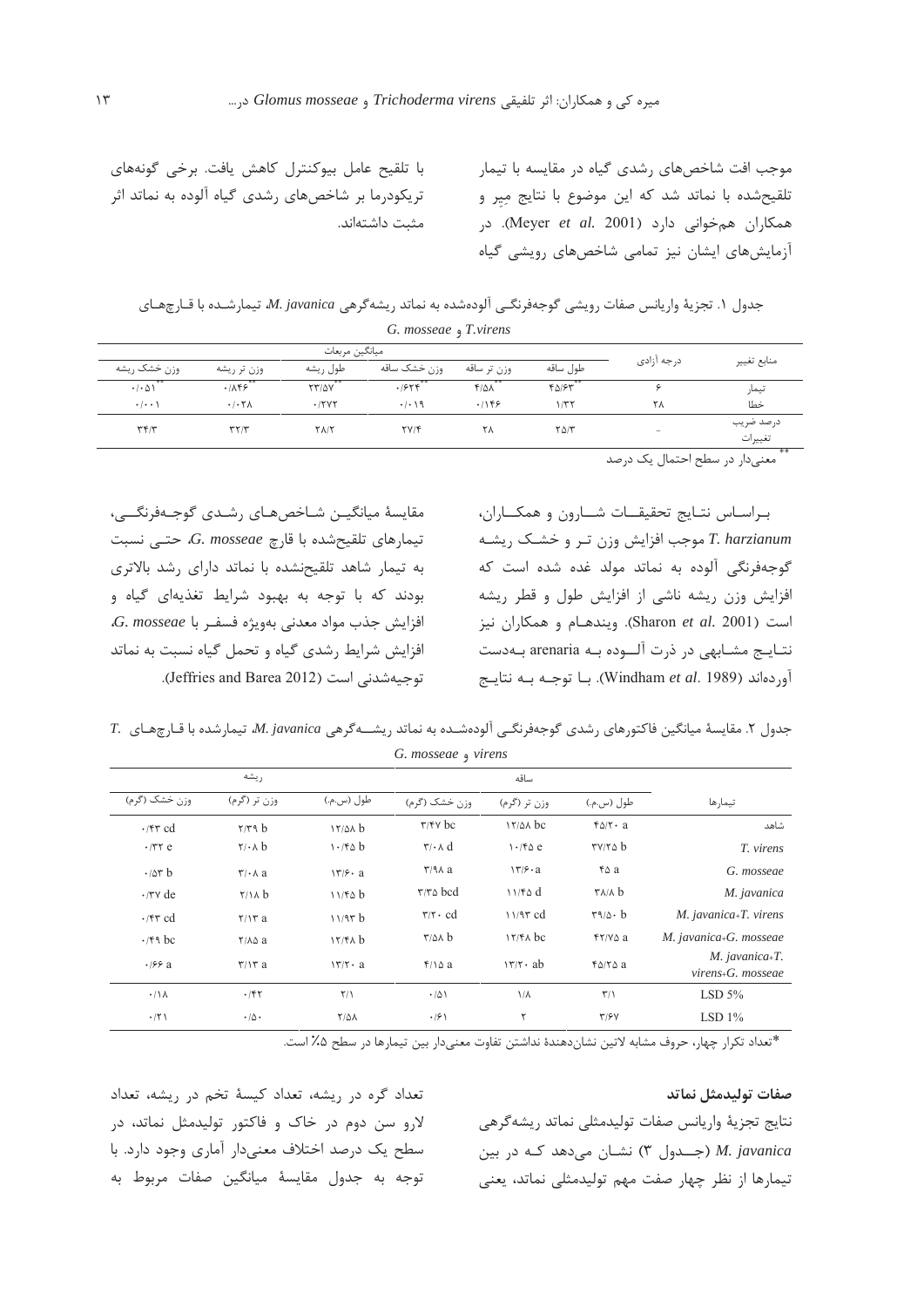توليدمثـل نمـــاتـد (جـدول ۴)، كمترين توليـد گـال و کیسه تخم و همچنین، لارو سن دوم و فاکتور تولیدمثل G. +T. virens+M. javanica به ترتیب در تیمارهای mosseae و G. mosseae+M. javanica مشاهده شد که یا تیمار *M. javanica دا*رای اختلاف معنے داری در سطح یک درصد بودند.

جدول ۳. تجزيهٔ واريانس صفات مربوط به توليدمثل نماتد ريشه گرهي M. javanica در گوجهفرنگي تيمارشده با قارچهاي T.virens و

|                         |                      | G. mosseae                  |                                   |             |                   |
|-------------------------|----------------------|-----------------------------|-----------------------------------|-------------|-------------------|
|                         |                      | ميانگين مربعات              |                                   |             |                   |
| فاكتور توليدمثل         | تعداد لارو سن دوم    | تعداد كيسه تخم              | تعداد گال                         | درجهٔ آزادی | منابع تغيير       |
| $\mathbf{r}/\mathbf{r}$ | **<br><b>ADVFAVA</b> | $f(\cdot)$                  | FT/1.                             | c           | تيمار             |
| .1.80                   | 1779                 | $\cdot$ / $\cdot$ $\circ$ 9 | .1.99                             | ٢٨          | خطا               |
| ۱۸/۱                    | <b>TAITS</b>         | $T\Delta/T$                 | $\mathbf{r}\mathbf{r}/\mathbf{r}$ | $\sim$      | درصد ضريب تغييرات |

أ" معنىدار در سطح احتمال یک درصد است.

|  |  |  |  | جدول ۴. مقایسهٔ میانگین صفات تولیدمثلی نماتد در گوجهفرنگی الودهشده به نماتد ریشهگرهی M. javanica، تیمارشده با قارچهای |  |  |
|--|--|--|--|-----------------------------------------------------------------------------------------------------------------------|--|--|
|  |  |  |  |                                                                                                                       |  |  |

G. mosseae , T. virens تعداد لارو سن دوم فاكتور توليدمثل تعداد كيسة تخم نعداد گال نيمارها  $\cdot$ d  $\mathsf{A}$  $\cdot$ d شاهد  $Y/Y$ a  $\text{rav}(s \cdot a)$  $Y/Y$ ۶ a  $Y/Y \wedge a$ M. javanica  $1/\Delta$ ۶ b  $Y5.770.6$  $1/79$  ab  $9/71 b$ M. javanica+T. virens  $1/\Delta$ 9 b  $Y559-Y0$  $\cdot$  /v \ b  $f/f \wedge c$ M. javanica+G. mosseae  $1/FA$  C  $YYY1/Y\Delta C$  $.79c$  $\cdot$  /  $\vee$  d M. javanica+T. virens+G. mosseae  $.191$  $V/1$  $\sqrt{r}$  $\sqrt{6}$ LSD  $5%$  $\cdot/\gamma$ .  $V/V$  $Y/\Delta$  $f/\tau \Delta$ LSD  $1\%$ 

\*تعداد تكرارچهار، حروف مشابه لاتين نشاندهندهٔ نداشتن تفاوت معنىدار بين تيمارها در سطح ۵٪ است.

## نتیجەگیری کلی

بـررسـي نتــايج آزمــايش ميــزان تـأثيــر قــارچهاي  $G.$  *mosseae* و G. *mosseae* بر نمساتــد ریشــه گرهــی نشان داد که هر دو قارچ میتوانند به M. javanica میزان چشمگیـری بر شــاخصهـای تکثیـری نمـاتـد مؤثر باشند. با توجه به ارتباط متقابل قارچ M. javanica  $T. \text{ virens } z \leq 1$ و نمـــاتــد با گيــاه، به نظر می رسد كــه قــارچ فعالیت نماتد در داخل گیاه را دچار محدودیت می کند، بهطوری که نه تنها میزان تشکیل گره روی ریشه، بلکه تعداد كيسة تخم نيز كاهش مى يابد. بنابراين، اين احتمال وجود دارد که قارچ سیستم دفاعی گیاه را تحريك مي كنـد. ميـزان كاهش فعــاليـت نمـاتد ارتباط مستقیمی با قـارچ دارد؛ به این صـورت که قـارچ با كلونيزاسيــون محيط ريزوسفر مانــع گستــرش نماتــد در بافتهای داخلی ریشه میشود (Sharon et al. 2001).

در تحقیـق حاضـر از بیـن دو قـارچ مورد آزمـایش، G.mosseae اثر بازدارندگی بیشتری داشته است. البته تيمـار T. virens+M. javanica نيز موجب كاهش شاخصهای تولیدمثلی نماتد شد، لیکن با توجه به اثر منفی بر شاخصهای رشدی گوجهفرنگی، توصیه نمي شود. نتايج تأثير قارچ T. virens بر تعداد كيسهٔ تخم نشان داد که با کاهش تعداد گرهها، تعداد کیسهٔ تخم ایجاد شده نیز کاهش می یابد. به نظر می رسد که لاروها وارد ریشه می شوند، ولی نمی توانند کیسهٔ تخم زیادی توليـد كننـد. احتمـالاً قـارچ T. virens باعث تحريک و القای سنتـز ترکیبات دفاعـی در گیـاه می شود. براساس تحقیقـات شـارون و همکــاران، آنزیـم کیتینـازی را که ترشح می کند بر کیتین موجود در یوستهٔ T. harzianum تخم نماتد اثر دارد (Sharon et al. 2001). همچنین، T. harzianum میتواند به سیست نفوذ کند و تخمها و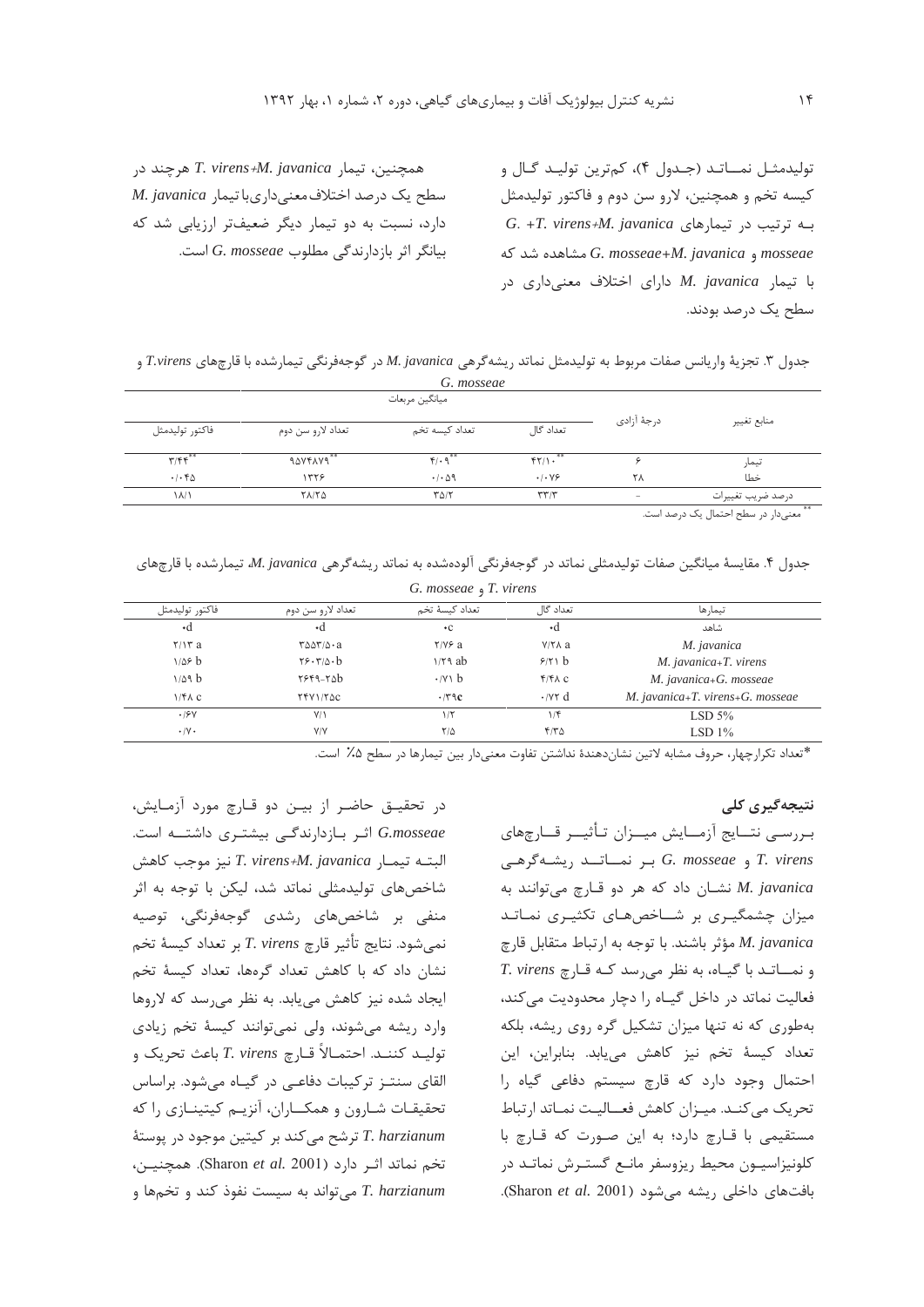خاک و فاکتور تولیدمثـل داشتـه است که از این جهت بـه لحـاظ آمــارى در سطـح يک درصــد اخـتـــلاف معنـــ داري بــا تيمــار G. mosseae نــدارد. احتمــالاً ايــن مسئله به دلیل ارتباط متقابل بین تریکودرما و نماتد و قدرت زیاد پارازیتیسم آن بر لاروهای سن دوم در خاک است که باعث ازبین رفتن آنها در داخل خاک می شود  $T. + M.$  javanica (Elad et al. 1980). هي حنـد تيمـا virens نتوانست شاخصهای رویشی گیاه را بهبود ببخشــد، ورود G. mosseae بـه ايـن مجموعــه تغییـــر چشمگیری در تأثیر این عوامل بیوکنترل ایجاد  $G$ . کرد. این اثر را این طور می توان توجیه کرد که قارچ mosseae موجب بهبود رشد گیاه و شاخصهای رویشی  $\lambda$ می شود و T. virens بر نماتد اثر می گذارد.

بـرآينــد ايـن دو اثــر، بـرجستــهشـدن تيمــار G. mosseae+T. virens+M. javanica است. بنيايواين، با در نظر گرفتن همهٔ جوانب، این تیمار که از یک طرف شاخصهای رشدی گیاه را حتی در مقایسه با تیمار شـاهـد تلقيـحنشـده بـا نماتـد بهبـود بخشيــد و از طرف دیگر در همهٔ شاخصهای تولیدمثلی نماتد نسبت به سـایر تیمـارها برتری نشان داد، بهعنوان برترین تیمار این آزمایش انتخاب می شود.

 $Globodera$  (دوهای نماتد سیست طلایی سیبزمینی) Siffullah and Thomas ) يارازيته كند ( Siffullah and Thomas 1996). در بررسی همین شاخص، با ورود G. mosseae به آزمایش ها، کاهش چشمگیر تعداد گال، کیسهٔ تخم و لارو سن دوم و در نهایت، فاکتـور تولیدمثـل نماتد مشــاهـده شــد. طبق گزارش دهنـه و همكــاران، در ریشەھای کلـنیزەشــدە با قـاچ G. mosseae، آنزیم كيتيناز افزايش مي يابد (Dehne et al. 1987). اين آنزيم باعث تجزيهٔ کيتين ديوارهٔ تخم نماتد و در نهايت، انهدام تخم میشود. همچنین، با افزایش آرژنین در گیاه، از تولید مثل نماتد جلوگیری میکند و از سوی دیگر با افزایش میزان فنل در ریشه، باعث کاهش تکثیر نماتد و تولید کیسه تخم و تعداد تخم میشود. طبق گزارش اسمیت این قارچ قدرت رقابتی زیادی دارد و دارای قدرت کلونیزاسیون بالایی بر روی سیستم ریشه است (Smith 1988). بنـابرايـن، مى توان توجيــه كرد كه با همین سیستم رقابتی توانسته است از G. mosseae گسترش و تکامل نماتد در ریشه به مقدار چشمگیری بکاهد و در نتیجه، در تیمارهای تلقیحشده با فاكتور توليدمثل نماتد بهطور معنىدارى G. mosseae کاهش یافته است. در میـان صفات تولیدمثلـی نماتـد، T. virens بيشترين اثر را بر تعداد لاروهاي سن دوم در

### **REFERENCES**

- Arie T, Takahshi H, Kodama M, Teraoka T (2007) Tomato as a model plant for plant-pathogen interactions. Plant Biotechnology 24:135-147.
- Bhnamyan M, Messiah S (2002) Tomato. Setoodeh Publication, Tabriz, Iran (In Persian)
- Bissett J (1991) A revision of the genus *Trichoderma*. II. Infrageneric classification. Canadian Journal of Botany 69: 2357-2372.
- Blaszkowski J, Tadych M (1997) Glomus multiforum and G. verruculosum, two new species from Poland. Mycologia 89: 804-811.
- Chacon MR, Rodríguez-Galán O, Benítez T, Sousa S, Rey M, Llobell A, Delgado-Jarana1 J (2007) Microscopic and transcriptome analyses of early colonization of tomato roots by Trichoderma harzianum. International Microbiology 10:19-27.
- Dehne HW, Backhaus GF, Baltruschat H (1987) Inoculation of plants with VA mycorrhizal fungi at inorganic carrier materials, In: Sylvia DM, Hung LL, Graham JH (eds.), Mycorrhizae in the next decade, practical applications and research priorities. Proceedings of the 7th North American conference on mycorrhiza. Institute of Food and Agricultural Sciences, University of Florida, Gainesville, Florida, USA, pp. 272-273.
- **Dodd JC** (2000) The role of arbuscular mycorrhizal fungi in agro and natural ecosystems. Outlook on Agriculture 29:55-62.
- Elad I. Chet I. PandKatan J (1980) Trichoderma harzianum: A biological agent effective against Sclerotinia rolfsii and Rhizoctinia solani. Phytopathology 70: 119-121.
- Gaur A, Adholeva A (2002) Arbuscular mycorrhizal inoculation of five tropical fodder crops and inoculum production in marginal soil amended with organic matter. Biology and Fertility of Soils, 35: 214-218.
- Gianinazzi-Pearson V, Gianinazzi S (1983) The physiology of vesicular arbuscular mycorrhizal roots. Plant and Soil 71:197-209.
- Hussey RS, Barker KR (1973) A comparison of methods of collecting inocula of *Meloidogyne* spp.,